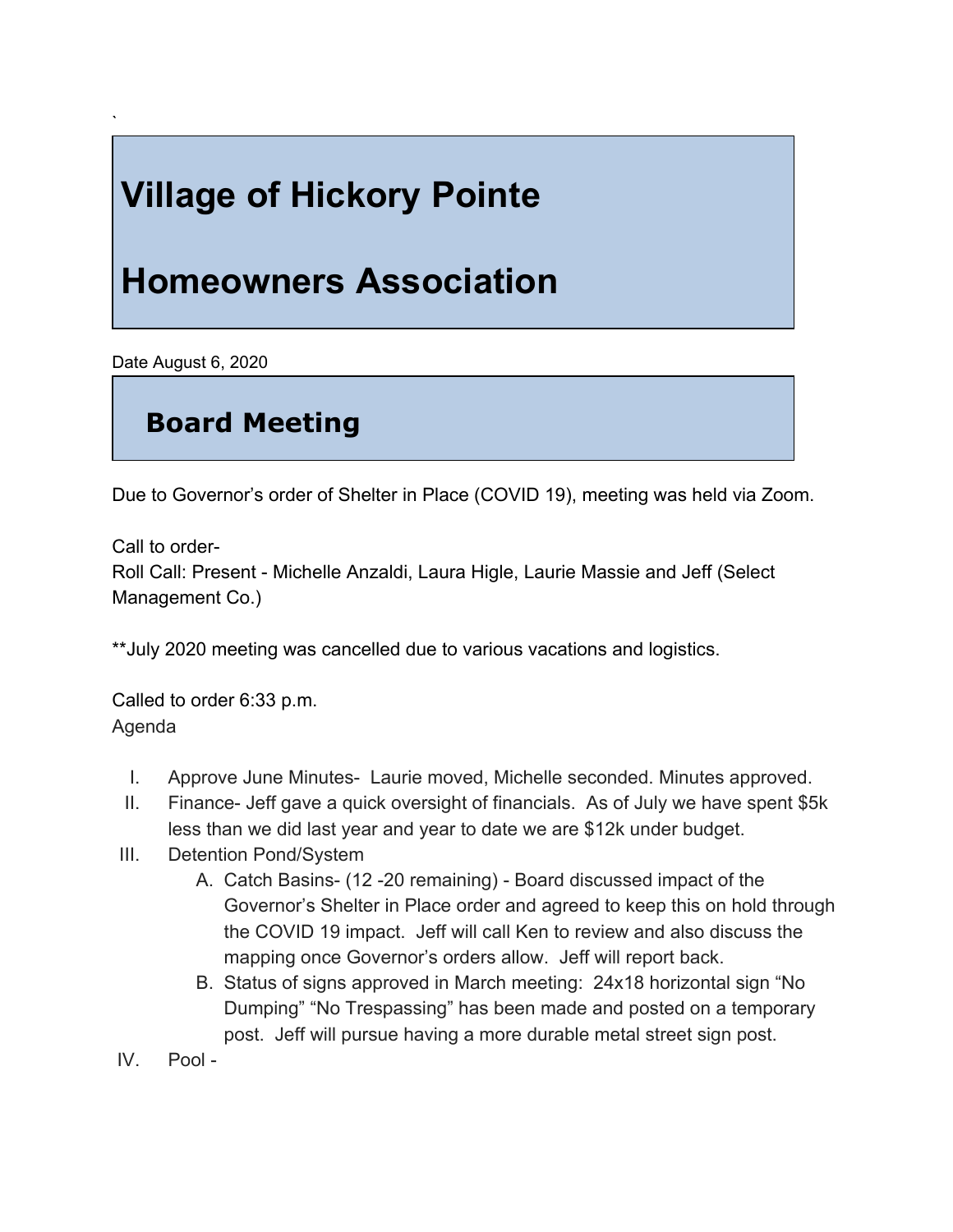- A. Pool Repair Jeff previously had an estimate of \$3500 \$4000 (depending on how much etching needs to occur). Estimate includes draining the pool, diamond buffing to work on the marsite of the pool to grind the roughness off of it. Quote came from Aquatic Engineering.
- B. Board received a firm estimate on July 23 for the pool repairs:
	- 1. \$10,750 Estimate to replaster Swimming Pool we might be able to wait a year or two before this is needed. Company thinks it will definitely be needed within two years and we wonder how next year impacts this work. Board decided to wait on this major repair due to trying to be wise about this major investment. The money could be moved to the Reserves in anticipation of this job needing to occur in the future.
	- 2. \$4575 Estimate for Diamond Polish Existing Pool Surface this is needed. Laurie moved to diamond polish, Laura seconded. Motion passed.
- C. The pool pump is still running. Laurie asked about this. Jeff called to inquire about this. Jeff will let us know.
- D. COVID 19 Compliance expectations prohibited the opening of the pool this year. The Board agreed upon this via email due to answers to questions posed during the June 2020 meeting. The Board will evaluate the impact on Homeowner's dues when budgeting for the year 2021.
- V. Landscaping
	- A. Laurie shared observation regarding the work on last year's paths (off of the Shellbark entrance both ways) where grass was seeded appears to not have taken. Garrett is very busy and cannot seed right now. Laurie suggested Chris with CQC. Laurie/ Jeff will look into it. This remains as a fall project.
	- B. There are two trees of concern in the new landscaping at Munger and Hickory Pointe. Three trees have been replaced.
	- C. Replacement of tree in Munger/ Buckley entrance. This tree has been removed, we're not clear if it's going to be replaced.
	- D. Laurie met with Chris and discussed removing dead trees and needing a bid on this.
	- E. Tree (email with Subject Timber) Board received an email indicating a tree was mysteriously cut down and it's not clear who did this. Laurie will follow up.
	- F. Irrigation leaking- the leaking has stopped but we are not sure what it was. We assume it was part of the sprinkling system.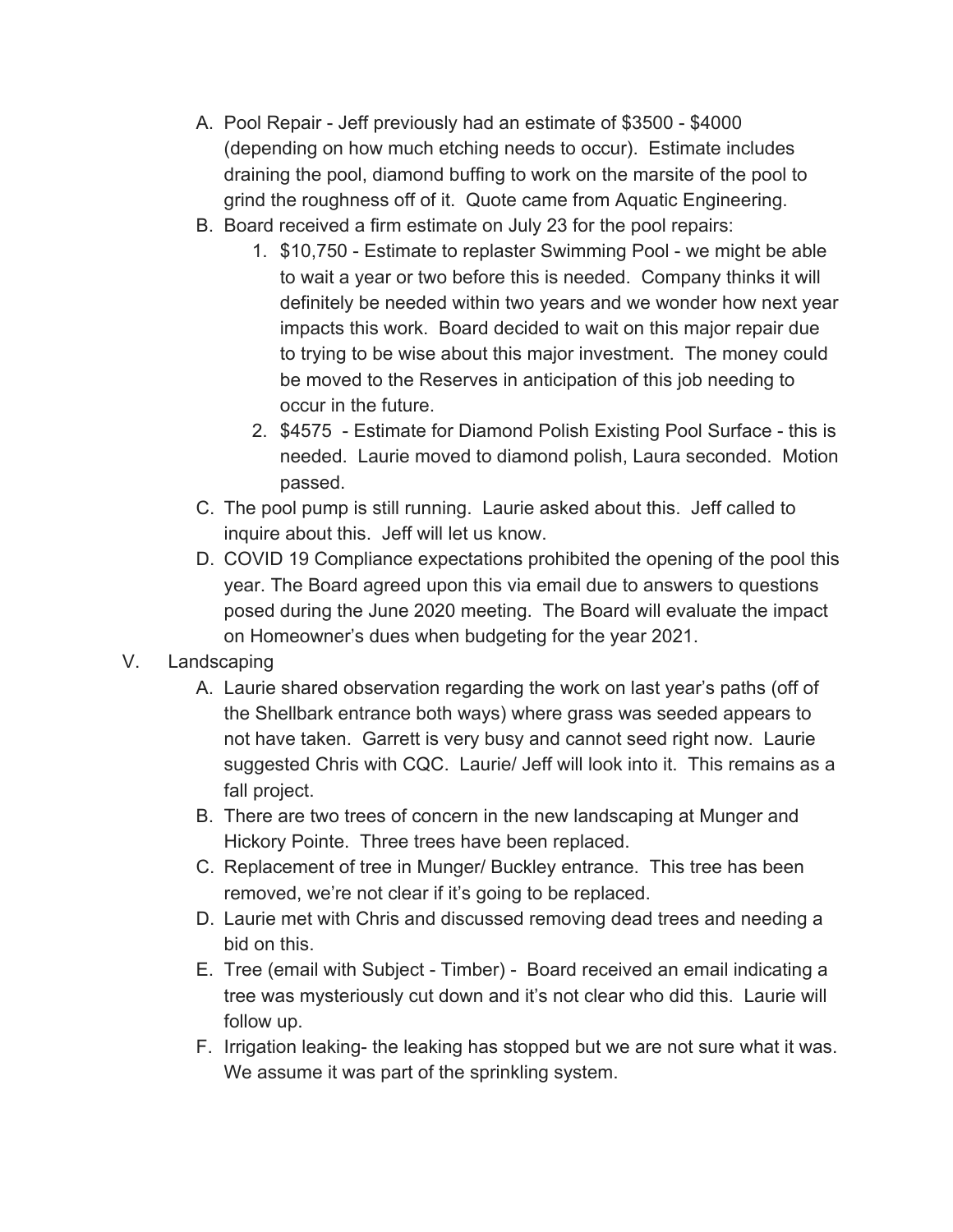VI. Update on Legal- Collections - No concerns or updates at this time and it is being monitored.

- A. Delinquent accounts:
	- a. There are four older delinquents that remain. (We did not receive the status update from the Attorneys for July yet.) Michelle will reach out for an update of the status on overall collections.
	- b. There are seven that are now two years behind which are over the threshold per the Collection policy. These will be sent for our attorney to address.
	- c. There are 46 households that haven't paid this year dues but can receive a follow up letter from the Property Management Company.
- B. The fence files will be sent to the Attorney for follow up.
- VII. Bylaws
	- A. Seventh Draft was received. Board discussed one item. Michelle reviewed and found minor changes and will send this to Greg with instructions to get with Jeff (Property Management) to do the mailings.
	- B. Suggested next steps:
		- a. Accept bylaws by email. Board members accept the current draft of bylaws.
		- b. Review with attorney for:
			- i. Informational date he's available. Michelle will ask.
			- ii. Is having an informational meeting via Zoom allowed. Michelle will ask.
		- c. After steps a and b occur, bylaws would be mailed to all homeowners with an Informational Meeting Date
		- d. Informational Meeting for homeowners to ask and learn
		- e. 30 day feedback period.
		- f. Annual meeting some can accept bylaws while present at the annual meeting.
		- g. Collect votes after.
- VIII. New Business-
	- A. Annual Meeting- Homeowner's Association will have to wait until the Governor's Orders are lifted and CDC guidelines allow for an Annual meeting.

Per June Minutes: Zoom meetings- During these times of COVID, the Board will be meeting electronically via Zoom and the meetings are open to homeowners. Interested homeowners should email the board requesting the specific link to the scheduled Zoom meeting. The Board wants to be sure to be able to use the meeting time to get through